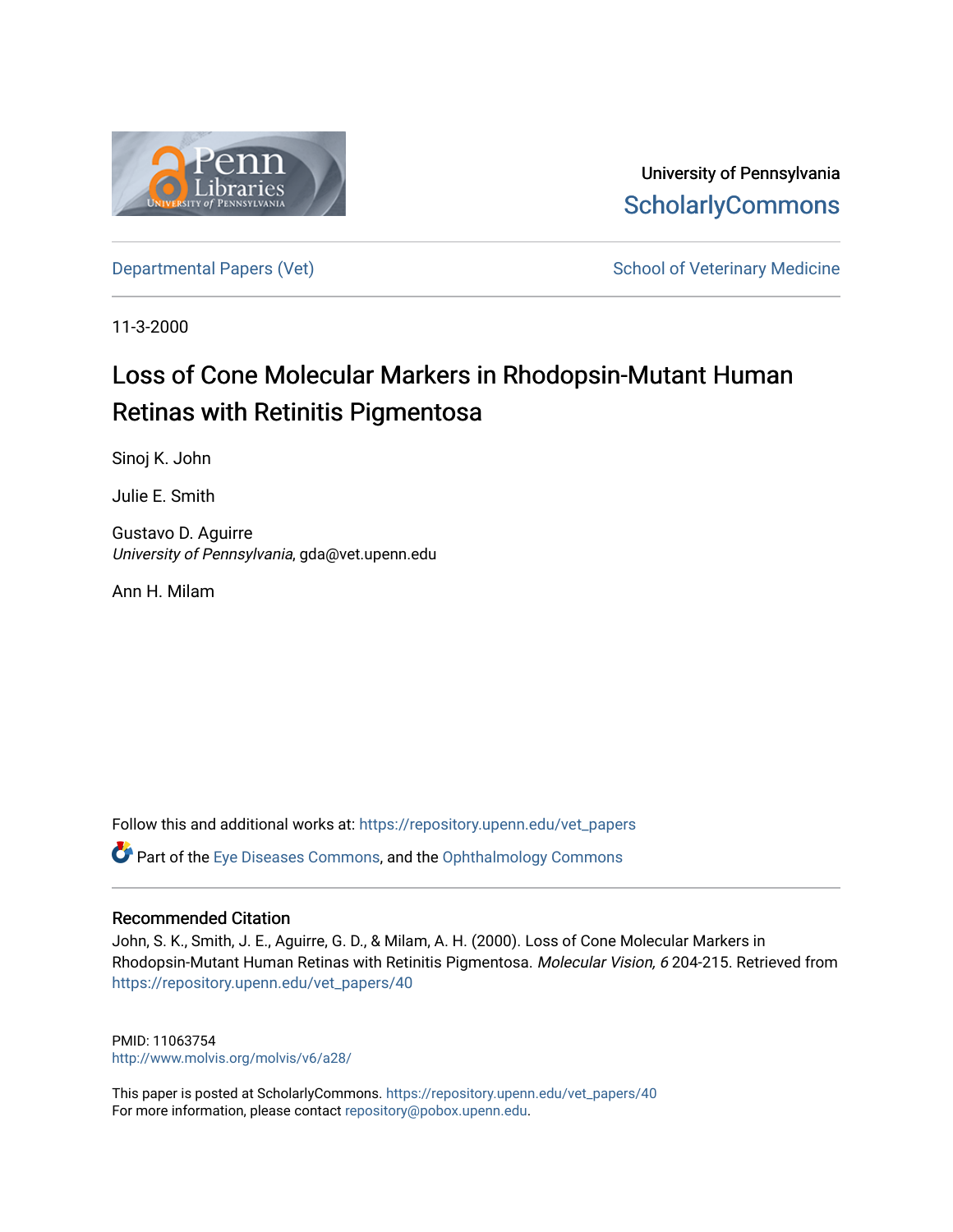## Loss of Cone Molecular Markers in Rhodopsin-Mutant Human Retinas with Retinitis Pigmentosa

## **Abstract**

Purpose: To examine the effect of rhodopsin mutations on cone photoreceptors in human retinas with retinitis pigmentosa (RP).

Methods: Four RP retinas with rhodopsin mutations and four normal retinas were examined by immunofluorescence with a battery of cell-specific antibodies against cone and rod cytoplasmic and outer segment membrane proteins. Areas of the retinas were studied that showed maximal preservation of photoreceptor structure.

Results: All four RP retinas showed loss of rods, ranging from mild (T-17-M), to more severe (P-23-H), to advanced degeneration (Q-64-ter and G-106-R). The majority of cones in the T-17-M and P-23-H retinas were cytologically normal but showed loss of immunoreactivity for the cytoplasmic proteins 7G6, calbindin, and X-arrestin. The cone outer segments (OS) remained positive for cone opsins and peripherin-2 (rds/peripherin). All remaining cones in the Q-64-ter and G-106-R retinas were degenerate, with short to absent OS, but had strong reactivity for these cytoplasmic and OS membrane markers. Cones in the maculas of the RP retinas were degenerate, with short to absent OS, but retained strong labeling for the cytoplasmic and OS proteins.

Conclusions: Even before cones show cytologic changes in response to rod cell degeneration, they lose immunoreactivity for certain cytoplasmic proteins. These cones later show shortening and loss of OS, although their OS membrane proteins remain well labeled. Cones may down regulate expression of both cytoplasmic and outer segment membrane proteins in response to mutant rod cell dysfunction and/or cell death in human RP retinas. Such cytologic and immunocytochemical changes in the cones may presage death of these critical cells in the later stages of RP.

### **Disciplines**

Eye Diseases | Medicine and Health Sciences | Ophthalmology

## **Comments**

PMID: 11063754

<http://www.molvis.org/molvis/v6/a28/>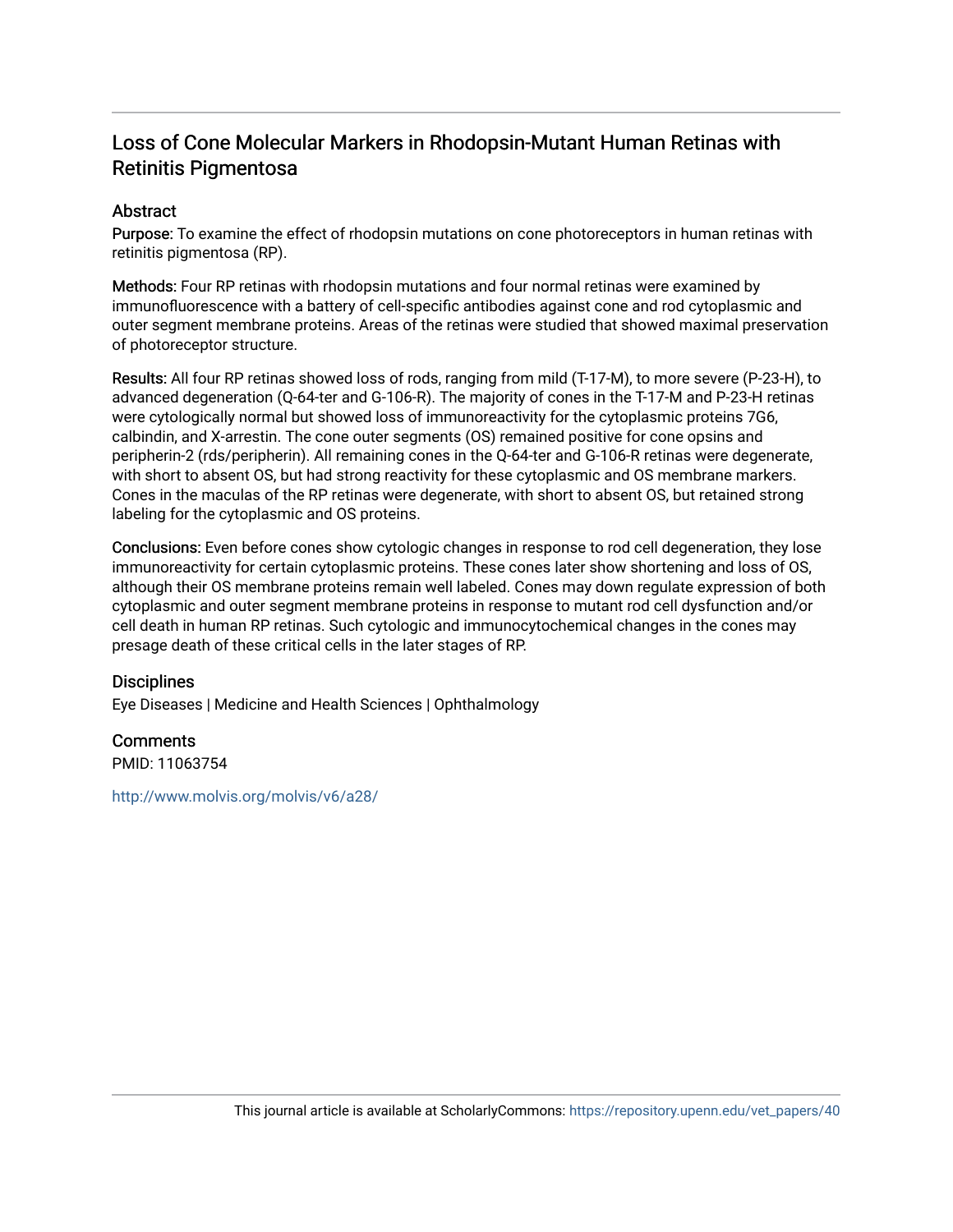# **Loss of cone molecular markers in rhodopsin-mutant human retinas with retinitis pigmentosa**

#### **Sinoj K. John,1 Julie E. Smith,1 Gustavo D. Aguirre,1,2Ann H. Milam1**

*1 Scheie Eye Institute, University of Pennsylvania, Philadelphia, PA; 2 James A. Baker Institute for Animal Health, College of Veterinary Medicine, Cornell University, Ithaca, NY*

**Purpose:** To examine the effect of rhodopsin mutations on cone photoreceptors in human retinas with retinitis pigmentosa (RP).

**Methods:** Four RP retinas with rhodopsin mutations and four normal retinas were examined by immunofluorescence with a battery of cell-specific antibodies against cone and rod cytoplasmic and outer segment membrane proteins. Areas of the retinas were studied that showed maximal preservation of photoreceptor structure.

**Results:** All four RP retinas showed loss of rods, ranging from mild (T-17-M), to more severe (P-23-H), to advanced degeneration (Q-64-ter and G-106-R). The majority of cones in the T-17-M and P-23-H retinas were cytologically normal but showed loss of immunoreactivity for the cytoplasmic proteins 7G6, calbindin, and X-arrestin. The cone outer segments (OS) remained positive for cone opsins and peripherin-2 (rds/peripherin). All remaining cones in the Q-64-ter and G-106-R retinas were degenerate, with short to absent OS, but had strong reactivity for these cytoplasmic and OS membrane markers. Cones in the maculas of the RP retinas were degenerate, with short to absent OS, but retained strong labeling for the cytoplasmic and OS proteins.

**Conclusions:** Even before cones show cytologic changes in response to rod cell degeneration, they lose immunoreactivity for certain cytoplasmic proteins. These cones later show shortening and loss of OS, although their OS membrane proteins remain well labeled. Cones may down regulate expression of both cytoplasmic and outer segment membrane proteins in response to mutant rod cell dysfunction and/or cell death in human RP retinas. Such cytologic and immunocytochemical changes in the cones may presage death of these critical cells in the later stages of RP.

Retinitis pigmentosa (RP) is a group of inherited diseases that causes primary degeneration of rod photoreceptors in the human retina [1]. The disease is heterogeneous and caused by mutations in at least 30 different genes (RetNet). The first RP gene identified was *rhodopsin* (*RHO*) [2-6]. More than 80 different *RHO* mutations are now believed to cause autosomal dominant (ad) RP [7-9]. The first symptoms of RP, often noted in adolescence, are night vision disturbances due to rod dysfunction and cell death. Later in the disease, the critical cone photoreceptors lose function and degenerate, significantly decreasing the quality of life for the RP patient.

Many gaps remain in our understanding of how *RHO* mutations lead to primary rod cell death and secondary cone cell pathology [10,11]. It is unknown why defective and/or dying rod cells cause eventual loss of cones. This occurs in patients with *RHO* mutations as well as in patients with mutations in other rod-specific genes (e.g., the cGMP-phosphodiesterase α- and β-subunits [*PDE6A*, *PDE6B*] and the cyclic GMP gated channel protein α subunit [*CNGA1*]) [12]. It has been hypothesized that dying rods release substances toxic to the adjacent cones [13], or that cones are dependent on trophic factor(s) normally derived from the rods [14-18]. Increased information on molecular changes in cones in retinas with rod-specific mutations is essential for understanding the pathophysiology of RP and developing rational therapies for this disease. To gain insight into the process of rod and cone cell degeneration in RP, we have used immunocytochemistry to evaluate the retinas of four RP patients with ad RP caused by different *RHO* mutations. We report the labeling patterns produced by a battery of antibodies against cone and rod specific proteins, and present new evidence on the sequence of molecular changes occurring in cones that appear structurally normal or show degenerative changes in RP retinas.

#### **METHODS**

*Tissue Preparation:* Post mortem adult human eyes were obtained through the donor programs of the Foundation Fighting Blindness (FFB, Hunt Valley, MD) and the University of Washington Lions Eye Bank (Seattle, WA). The research followed the tenets of the Declaration of Helsinki and informed consent was obtained from all donors ante mortem. The research was approved by the institutional human subjects review board of the University of Pennsylvania. Four RP and four normal retinas were evaluated (Table 1). All globes were fixed for several weeks to months in 4% paraformaldehyde, with or without 0.5% glutaraldehyde, in 0.1 M phosphate buffer, pH 7.3, and stored thereafter in 2% paraformaldehyde in the same buffer. The RP retinas had the following rhodopsin mutations: threonine-17-methionine (T-17-M; FFB-316 [19]), glutamine-64-ter (Q-64-ter; FFB-424 [20]), proline-23-

Correspondence to: Ann H. Milam, Ph.D., Scheie Eye Institute, 51 North 39th Street, Philadelphia, PA, 19104; Phone: (215) 662-8102; FAX: (215) 662-5879; email: annmilam@mail.med.upenn.edu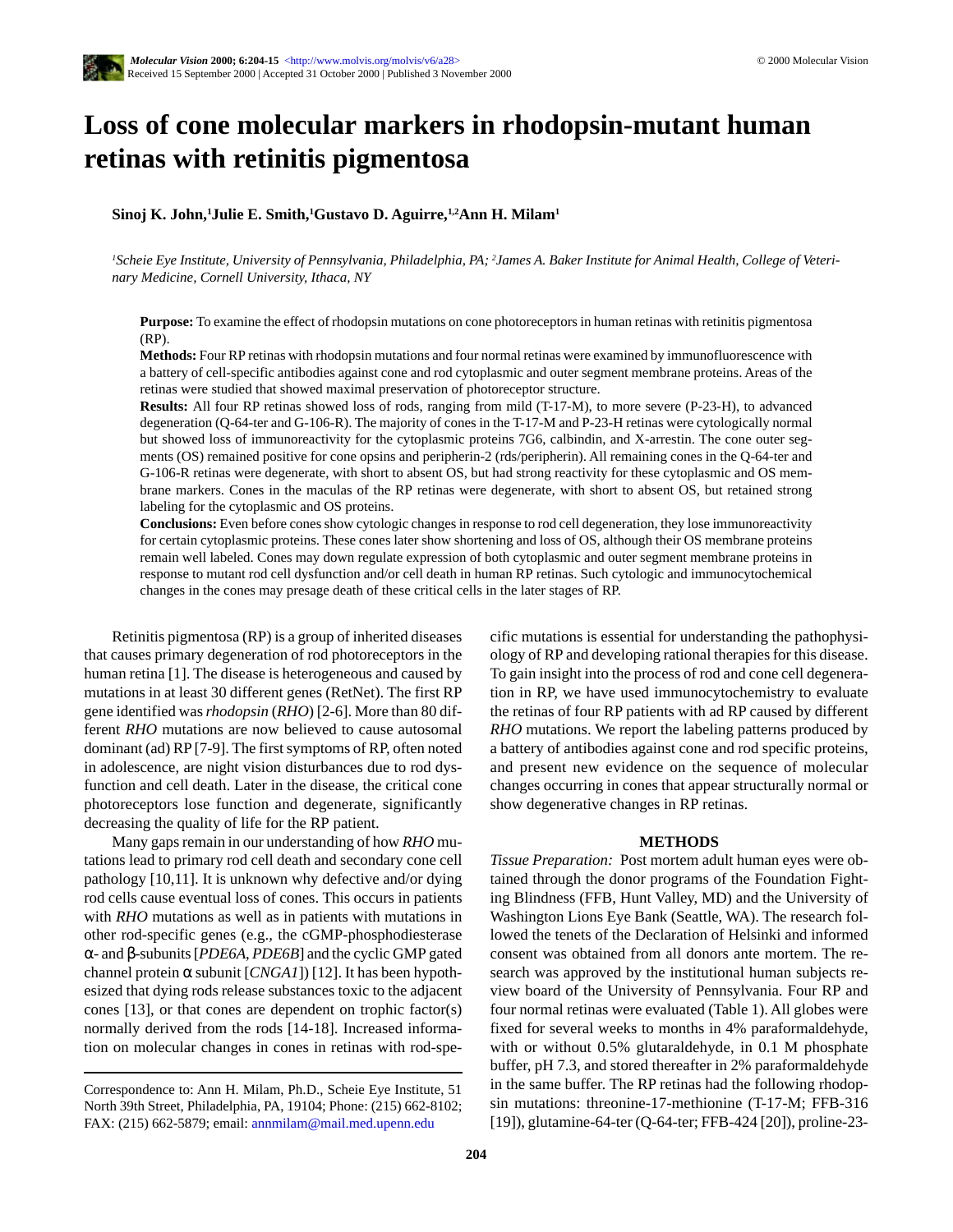histidine (P-23-H; FFB-360), and glycine-106-arginine (G-106-R; FFB-517 [10]). Clinical information on three of the patients has been published [10,19,20]. The fourth patient (P-23-H mutation; FFB-360) was from a family with ad RP affecting 10 family members in six generations. He had been night blind since early childhood, lost peripheral vision in his 30's, and macular vision in his 50's.

*Immunocytochemistry:* Retinal samples were sectioned with a cryostat at 12  $\mu$ m and processed for immunofluorescence by published techniques [21]. The secondary antibodies (goat anti-rabbit or anti-mouse IgG) were labeled with Alexa Fluor (green; Molecular Probes, Eugene, OR), Cy-2 (green) or Cy-3 (red; Jackson ImmunoResearch Laboratories, Inc., West Grove, PA). Nuclei were stained (blue) with DAPI (1 µg/ml; Molecular Probes). Control sections were treated in the same way with omission of primary antibody.

Cell specific antibodies prepared in rabbits or mice were used for immunofluorescence study of the RP and normal human retinas (Table 2). The immunolabeled retinal sections were examined with a Leica DMR microscope (Deerfield, IL)

| Case                | Age/Gender PMI (h) Fixative |                 |               | Diagnosis            |
|---------------------|-----------------------------|-----------------|---------------|----------------------|
| --------<br>FFB-316 | ----------<br>68 M          | -------<br>8.25 | --------<br>P | --------<br>ad $RP*$ |
| $FFB-424$           | 50 F                        | 6.5             | $P + G$       | ad RP**              |
| FFB-360             | 84 M                        | 24.             | $P + G$       | ad RP#               |
| FFB-517             | 99 F                        | 5.25            | $P + G$       | ad RP##              |
| FFB-525             | 65 M                        | 6.0             | $P + G$       | Normal               |
| $0164 - 00$         | 75 M                        | 4.25            | $P + G$       | Normal               |
| $0403 - 93$         | 51 F                        | 3.0             | P             | Normal               |
| 99-11-23            | 53 M                        | 0.              | Ρ             | Normal               |

PMI = post mortem interval

P = 4% paraformaldehyde G = 0.5% glutaraldehyde

\*rhodopsin thr-17-met mutation

\*\*rhodopsin glu-64-ter mutation

#rhodopsin pro-23-his mutation

##rhodopsin gly-106-arg mutation

Normal and RP eyes were fixed and processed by similar methods.

|  |                                                     | TABLE 2. CELL-SPECIFIC MARKERS USED IN STUDY |                                                   |                 |                       |                  |  |
|--|-----------------------------------------------------|----------------------------------------------|---------------------------------------------------|-----------------|-----------------------|------------------|--|
|  | Cell                                                | Marker<br>---------                          | Specificity                                       | Species         | Dilution<br>$- - - -$ | Source           |  |
|  | Cones                                               | 7G6                                          | unknown                                           | mouse           | 1:250                 | P. MacLeish      |  |
|  | Cones                                               | $ \,$                                        | X-arrestin                                        | mouse           | 1:100                 | G. Inana         |  |
|  | Cones                                               | JH492                                        | red/green<br>cone                                 | rabbit<br>opsin | 1:5,000               | J. Nathans       |  |
|  | Cones                                               | $UN-16$                                      | red/green<br>cone opsin                           | rabbit          | 1:200                 | J. Saari         |  |
|  | Cones                                               | JH455                                        | blue cone opsin                                   | rabbit          | 1:5,000               | J. Nathans       |  |
|  | Cones                                               | $PNA-$<br>rhodamine<br>(RL1072)              | cone sheaths                                      | plant<br>lectin | 1:100                 | Vector Labs      |  |
|  | Interphotoreceptor<br>matrix                        |                                              | interphotoreceptor<br>retinoid-binding<br>protein | rabbit          | 1:100                 | J. Saari         |  |
|  | Cones and rods                                      | Per<br>3Bg/5H2                               | peripherin-2                                      | mouse           | 1:30                  | R. Molday        |  |
|  | Cones, rods<br>bipolar cells                        | P26                                          | recoverin                                         | rabbit          | 1:1000                | A. Dizhoor       |  |
|  | Cones,<br>Horizontal, bipolar<br>and amacrine cells | C8666                                        | calbindin                                         | mouse           | 1:200                 | Sigma            |  |
|  | Cones, rods,<br>inner retinal cells                 | A6403                                        | cytochrome C<br>oxidase                           | mouse           | 1:1000                | Molecular Probes |  |
|  | Rods                                                | 4D2                                          | rhodopsin                                         | mouse           | 1:40                  | R. Molday        |  |
|  | Rods                                                | $ \,$                                        | rhodopsin                                         | rabbit          | 1:3000                | E. Kean          |  |
|  | Rods<br>(S-antigen)                                 | A9C6                                         | rod arrestin                                      | mouse           | 1:1000                | L. Donoso        |  |
|  | Astrocytes and<br>reactive<br>Müller cells          | Z0334                                        | GFAP                                              | rabbit          | 1:750                 | Dako             |  |

Cell specific antibodies were used to assess cone immunoreactivity in retinas with RHO mutations.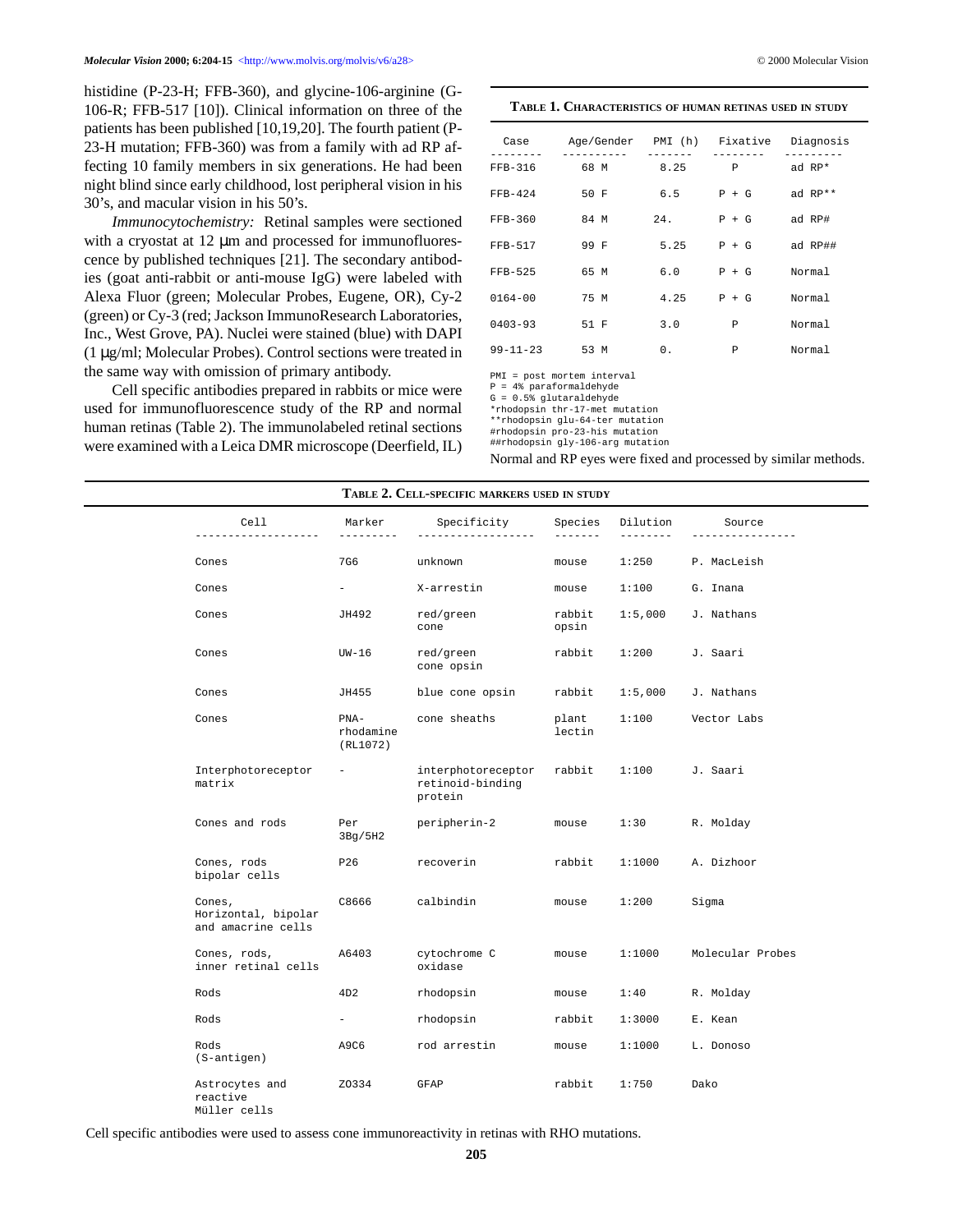using epifluorescence and Nomarski differential interference contrast (DIC) microscopy. The sections were photographed with Kodak (Rochester, NY) Elite Chrome film, ASA 400. After each immunofluorescence exposure, the same region was photographed by Nomarski DIC microscopy. Images were digitized with a flat bed scanner (Saphir HiRes, Heidelberg CPS GmbH, Bad Homburg, Germany) using LinoColor Elite 5.1 software (Heidelberg CPS GmbH), imported into a graphics program (PhotoShop 5.0, Adobe, San Jose, CA) and dyesublimation prints were generated.

#### **RESULTS**

*Normal Retinas:* In the normal human retinas, all photoreceptors in the macula and periphery showed the expected patterns of labeling with the cell-specific markers used in this study. All cones had cytoplasmic and outer segment (OS) labeling with 7G6 (Figure 1A), and X-arrestin (Figure 1B), and the cytoplasm of their inner segments, cell bodies and synapses was positive with anti-calbindin (Figure 1C), which also labeled horizontal cells and some bipolar and amacrine cells. The cytoplasm and OS of all cones and rods were positive with anti-recoverin, which also labeled a population of cone



Figure 1. Immunocytochemical labeling of normal human retinas. **A**. Antibody 7G6 produces labeling of the outer segments and cytoplasm of the inner segments, cell bodies and synapses of all cone photoreceptors. **B**. Anti-Xarrestin labels the outer segments and the cytoplasm of the cell bodies and synapses of all cones. **C**. Anti-calbindin labels the cytoplasm of the cone inner segments, cell bodies and synapses. The horizontal cells and some bipolar and amacrine cells are also labeled. **D**. The outer segments and cytoplasm of the cones and rods are positive with anti-recoverin. A population of cone bipolar cells is also recoverin-positive. **E**. All cones are positive with antibody 7G6 (red) and the majority of cone outer segments are positive (gold) for red/ green cone opsin. **F**. All cones are 7G6-positive (red) and a few cone outer segments (gold) are blue cone opsinpositive. **G**. The cone and rod outer segments are positive with anti-peripherin-2. **H**. The rod outer segments are rhodopsin-positive but the cones (\*) appear as negative images.

**206**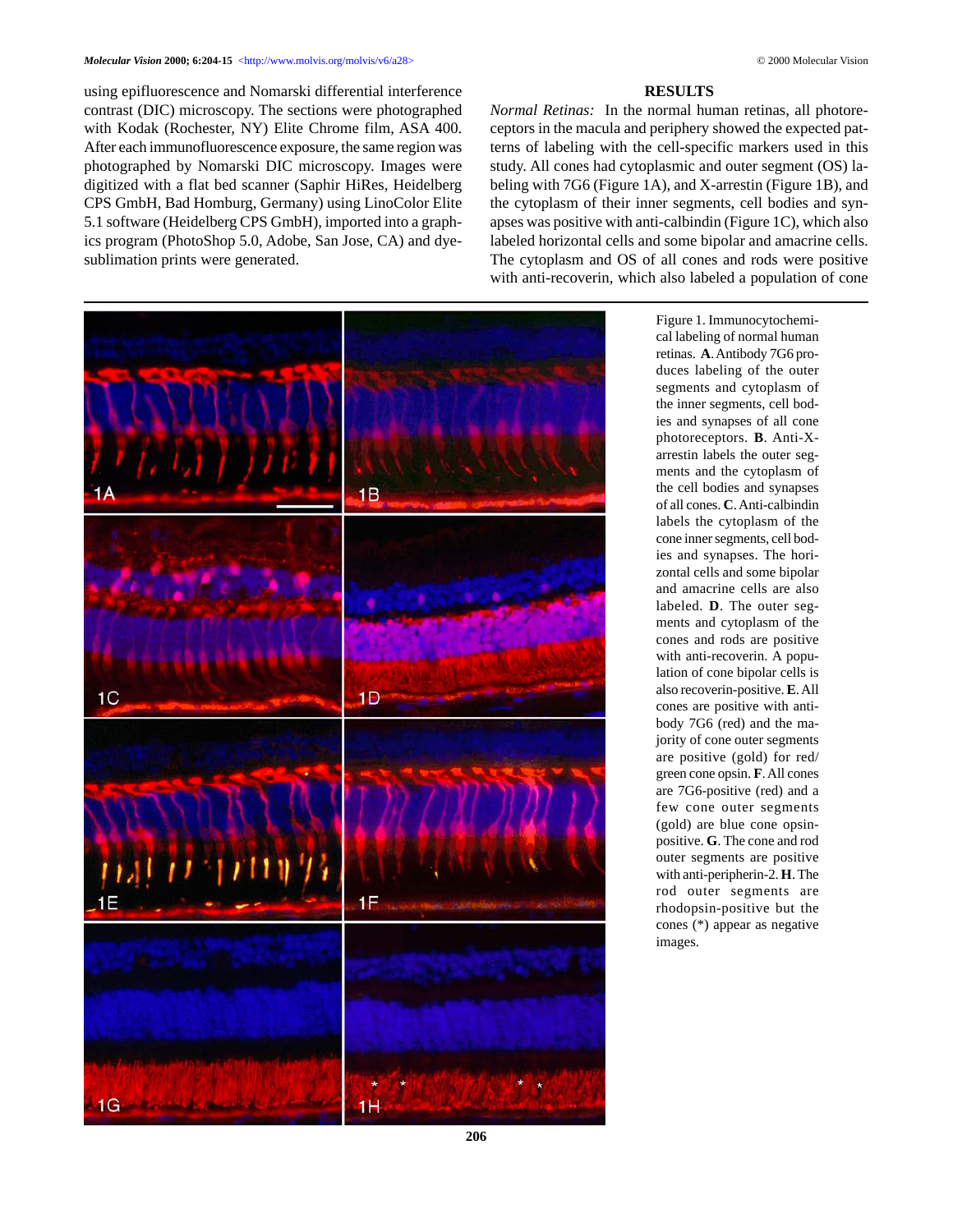bipolar cells (Figure 1D). Most cone OS were labeled with anti-red/green cone opsin (Figure 1E) and the remaining cone OS were positive for blue cone opsin (Figure 1F). The cone and rod OS were labeled with anti-peripherin-2 (rds/peripherin, Figure 1G) and the rod OS were reactive for rhodopsin (Figure 1H). The cone sheaths were uniform in structure and labeled with PNA-rhodamine (Figure 1I) and the interphotoreceptor matrix (IPM) was positive for IRBP (Figure 1J). The rod OS were strongly labeled and a few rod cell bodies and synapses were weakly labeled with anti-rod arrestin (Figure 1K). Mitochondria in the ellipsoids of cones and rods

were strongly positive for cytochrome C oxidase (Figure 1L).

Mitochondria in the outer and inner plexiform layers, and in some inner nuclear layer cells, were also labeled with anticytochrome C oxidase (Figure 1L). Immunolabeling with anti-GFAP was restricted to astrocytes and Müller end feet (Figure 1M). Treatment of the sections with no primary antibody produced no specific labeling but the retinal pigment epithelium (RPE) was filled with autofluorescence lipofuscin granules (Figure 1N).

*Threonine-17-Methionine* RHO *Mutation (FFB-316):* As reported previously [19], the inferior half of this retina was severely degenerate and contained no photoreceptors. Samples for the current study were taken from the superior and nasal



Figure 1, continued. **I**. The extracellular cone sheaths are uniform in structure and PNA-positive (red). **J**. The inter-photoreceptor matrix is positive for IRBP (green). All cones are labeled (red) with 7G6. **K**. The rod outer segments are strongly labeled (red) with anti-rod arrestin. Some rod cell bodies and synapses are weakly positive. **L**. Mitochondria in the cone and rod inner segments (\*) are positive for cytochrome C oxidase. The inner and outer plexiform layers and some cells in the inner nuclear layer (n) are also labeled. **M**. Labeling with anti-GFAP (green) is restricted to astrocytes and Müller end feet. The cones are labeled (red) with 7G6. **N**. Control section treated with no primary antibody shows only auto-fluorescent lipofuscin granules in the RPE. Autofluorescent lipofuscin is present in the retinal pigment epithelium at the bottom of the panels. The scale bar represents 50  $\mu$ m.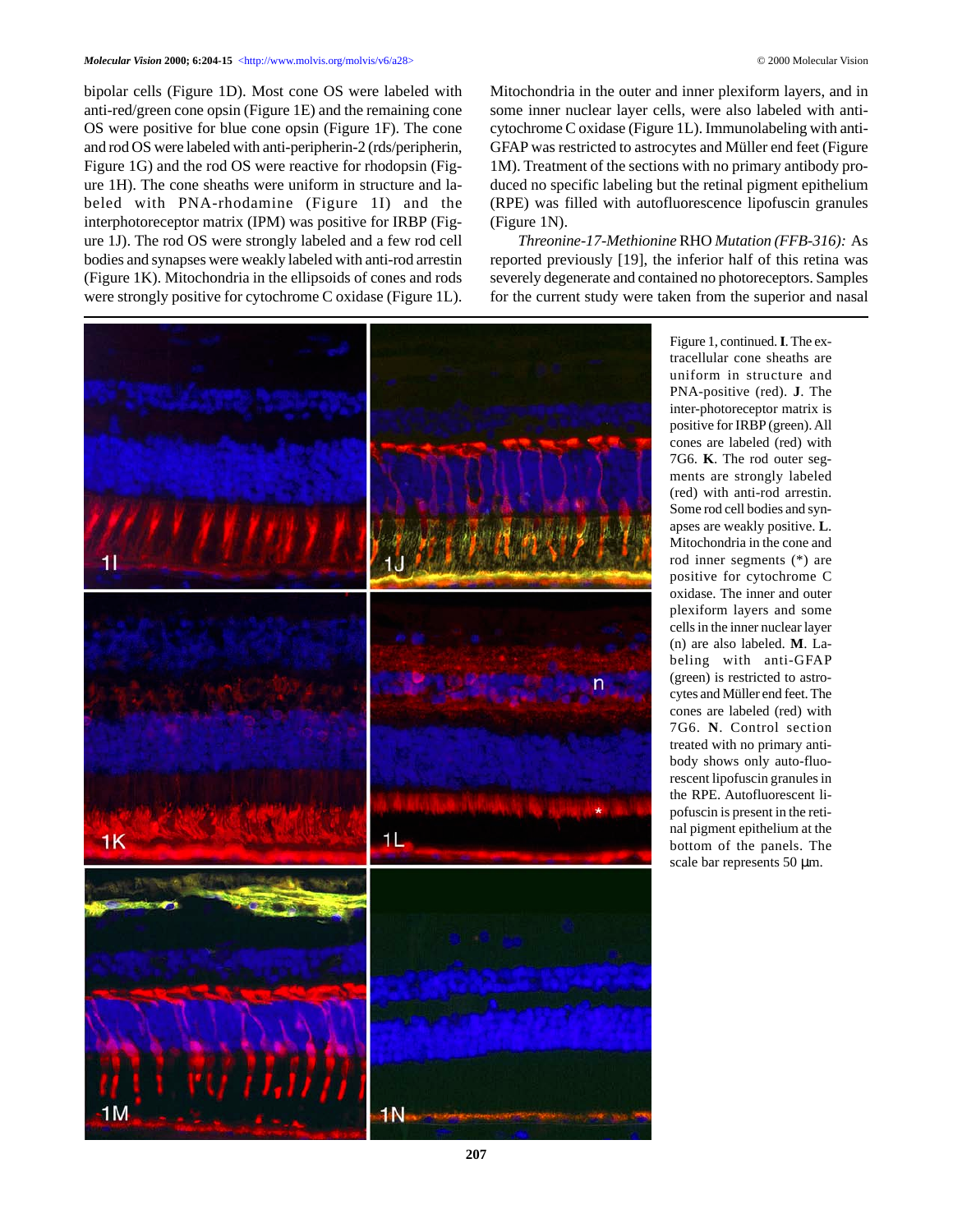mid and far periphery, which contained both cones and rods, and the macula, which contained only scattered cones that lacked OS. When observed by DIC, cones and rods in the superior regions appeared near normal in numbers and cytology except for some OS shortening, particularly in the rods. The superior retina retained 40-50% of outer nuclear layer (ONL) nuclei in the mid periphery and 50-75% of ONL nuclei in the far periphery.

Approximately 75% of the cones in the superior retina had marked loss of 7G6 immunoreactivity in their inner segments, cell bodies and synapses (Figure 2A) even though these cones were cytologically intact by DIC microscopy (Figure 2B). Cones that had lost 7G6 immunoreactivity could not be distinguished from neighboring 7G6-positive cones by DIC (Figure 2B). All cone OS were labeled with anti-peripherin-2, and most were positive for red/green cone opsin (Figure 2C); only a few cone OS were labeled with anti-blue cone opsin.

The pattern of labeling with anti-X-arrestin, antirecoverin, and anti-calbindin was very similar to that with 7G6. Many cones had lost OS and cytoplasmic labeling for Xarrestin (Figure 2D) and double labeling with anti-X-arrestin and 7G6 showed that the same cones had lost immunoreactivity for both proteins (Figure 2D-F). Immunoreactivity for calbindin was also absent in the majority of the cones, although



Figure 2. Immunocytochemistry of retina with T-17-M *RHO* mutation. **A**. 7G6 labels some cone outer and inner segments, cell bodies and synapses. The remainder of the cones have lost 7G6 immunoreactivity in their inner segments, cell bodies and synapses. **B**. DIC microscopy of the same field shown in **A**, illustrating the near normal cytologic appearance of the cones (arrowheads). **C**. Only a few cones are labeled with 7G6 (red) but most cone outer segments are labeled with anti-red/ green cone opsin (green). The cone (\*) with a 7G6 positive but red/green cone opsin-negative outer segment is presumably a blue cone. **D**. Labeling with anti-X-arrestin (red) shows that many cones have lost reactivity for this protein. **E**. Double labeling of the field in **D** with 7G6 (green) illustrates that the same cones have lost immunoreactivity for both arrestin and 7G6. **F**. Nomarski image of field shown in **D** and **E**. The cones are indicated by arrowheads.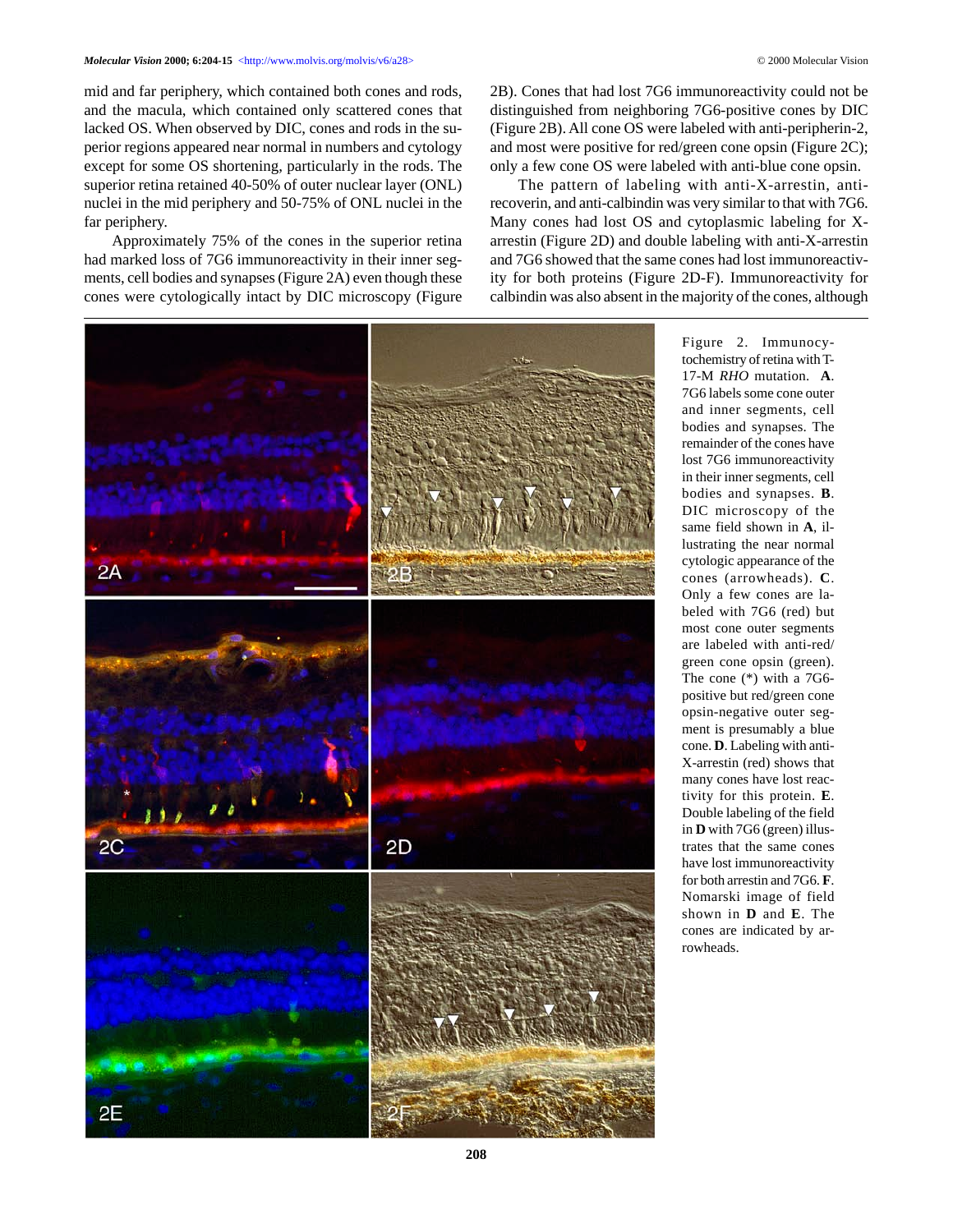the horizontal, bipolar and amacrine cells in the same sections continued to show strong labeling with anti-calbindin (Figure 2G). The extracellular domains of cones and rods in the IPM were examined with PNA lectin and anti-IRBP. The cone matrix sheaths were shortened and weakly PNA-positive. IRBP in the IPM was very weakly labeled (Figure 2H). In the macula, the cone matrix sheaths were strongly PNA-positive but very short (Figure 2I) and IRBP labeling was absent.

The rod OS were shortened but showed normal intensity of rhodopsin labeling in the superior retina, as observed in the controls. Rhodopsin labeling was also delocalized to a few rod cell bodies and synapses (Figure 2J) but no rod neurite sprouting was observed. Double labeling with 7G6 and antirhodopsin revealed that rods were well labeled with antirhodopsin in the areas where 7G6 cone labeling was markedly reduced. Rod arrestin was strongly labeled in the rod OS, inner segments, cell bodies and synapses (Figure 2K). This labeling pattern was different from the control retinas, where labeling with anti-arrestin was heaviest in the OS (Figure 1K). Mitochondria in the rod and cone inner segments were well labeled with anti-cytochrome C oxidase (Figure 2L). Treatment with anti-GFAP produced a few labeled Müller cell processes extending from the inner retina to the external limiting membrane, although no correlation could be found between



Figure 2, continued. **G**. Labeling with anti-calbindin illustrates loss of reactivity for this protein in most cones, although the horizontal, bipolar and amacrine cells continue to show strong labeling with the antibody. **H**. Immunolabeling with anti-IRBP reveals very weak reactivity for this protein (green) in the interphotoreceptor matrix. The cones are labeled (red) with 7G6. **I**. In the macula, the cone matrix sheaths (red, \*) are very short but strongly PNA-positive. c, monolayer of cone nuclei; n, inner nuclear layer. **J**. In the periphery, the rod outer segments are shortened but show normal intensity of labeling with anti-rhodopsin. One rod (arrowhead) shows cell body labeling with anti-rhodopsin. **K**. Rod arrestin is localized in the rod outer and inner segments, cell bodies and synapses. **L**. The rod and cone inner segments (\*) are well labeled for the mitochondrial protein, cytochrome C oxidase. **M**. GFAP labeling is increased in Müller processes in an area where some cones have lost 7G6 reactivity and have ectopic nuclei (arrowheads) in their inner segments. **N**. DIC of field in **M** illustrating the cytologic features of the cones (arrowheads). Autofluorescent lipofuscin is present in the retinal pigment epithelium at the bottom of the panels. The scale bar represents 50 µm.

**209**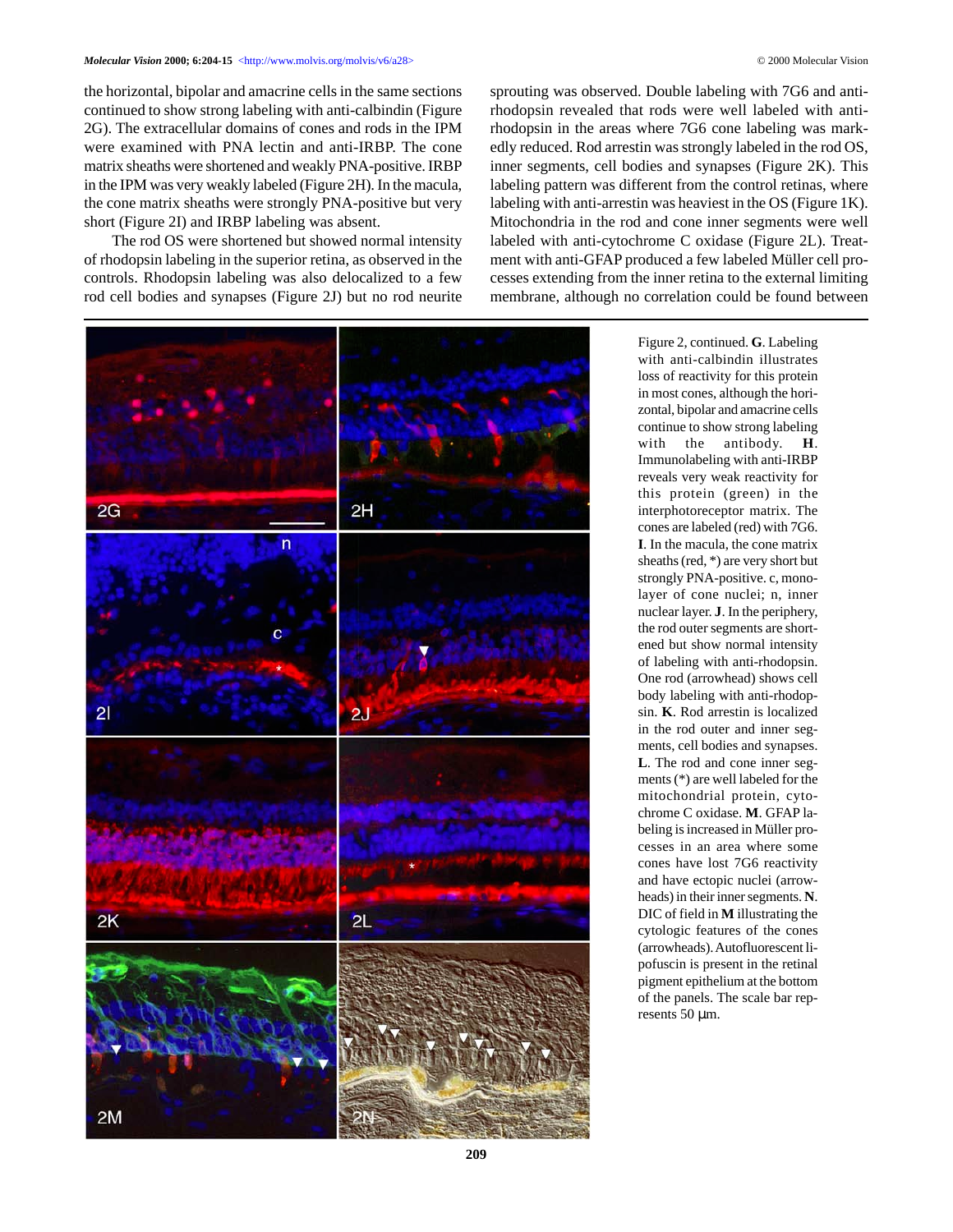GFAP-positive Müller processes and abnormalities in the rods or RPE. GFAP-labeling was increased in Müller processes in areas where cones had lost 7G6 reactivity and had nuclei displaced into their inner segments (Figure 2M). DIC microscopy revealed that near normal numbers of cones were retained in these regions (Figure 2N).

*Glutamine-64-ter* RHO *Mutation (FFB-424):* Retinal samples were taken from the temporal far periphery and the macula. This retina showed advanced disease and the ONL was reduced to 1-3 layers of cells in the peripheral region examined. All photoreceptors had absent or very short outer segments. All remaining cones, as identified by DIC, were strongly labeled with 7G6 (Figure 3A), anti-X-arrestin, anti-recoverin and anti-calbindin. The shortened cone OS were positive for peripherin-2 and red/green cone opsin (Figure 3B) but not for blue cone opsin. The cone matrix sheaths were very short and PNA-positive but IRBP-labeling was absent. The macular cones were reduced to a single layer of cell bodies that showed uniformly strong labeling with 7G6 (Figure 3C) and anti-Xarrestin. The cone OS were tiny but well labeled with 7G6 (Figure 3C), anti-peripherin-2 and anti-red/green cone opsin. Their matrix sheaths were shortened but strongly PNA-positive (Figure 3D). Scattered rhodopsin-positive rod cell bodies were retained in the macula (not shown).



Figure 3. Immunocytochemistry of retina with Q-64-ter *RHO* mutation. **A**. All remaining cones are strongly labeled with 7G6. Their outer segments are very short. **B**. The shortened cone outer segments (gold) are positive for red/green cone opsin and 7G6 (red). **C**. The macular cones are reduced to a single layer of cell bodies that are strongly labeled with 7G6. Their outer segments have formed a layer of 7G6 positive debris in the subretinal space. **D**. The matrix sheaths of the macular cones are shortened but strongly PNA-positive (red). c, cone nuclei; n, inner nuclear layer. **E**. As revealed by labeling with antirhodopsin, the rods have very short or absent outer segments and rhodopsin is delocalized to their cell bodies and long neurites extending into the inner retina. Arrowhead indicates inner limiting membrane. **F**. GFAPpositive Müller processes (green) are hypertrophied. Rhodopsin in the rod cell bodies (r) and neurites is labeled red. Autofluorescent lipofuscin is present in the retinal pigment epithelium at the bottom of the panels. The scale bar represents 50 µm.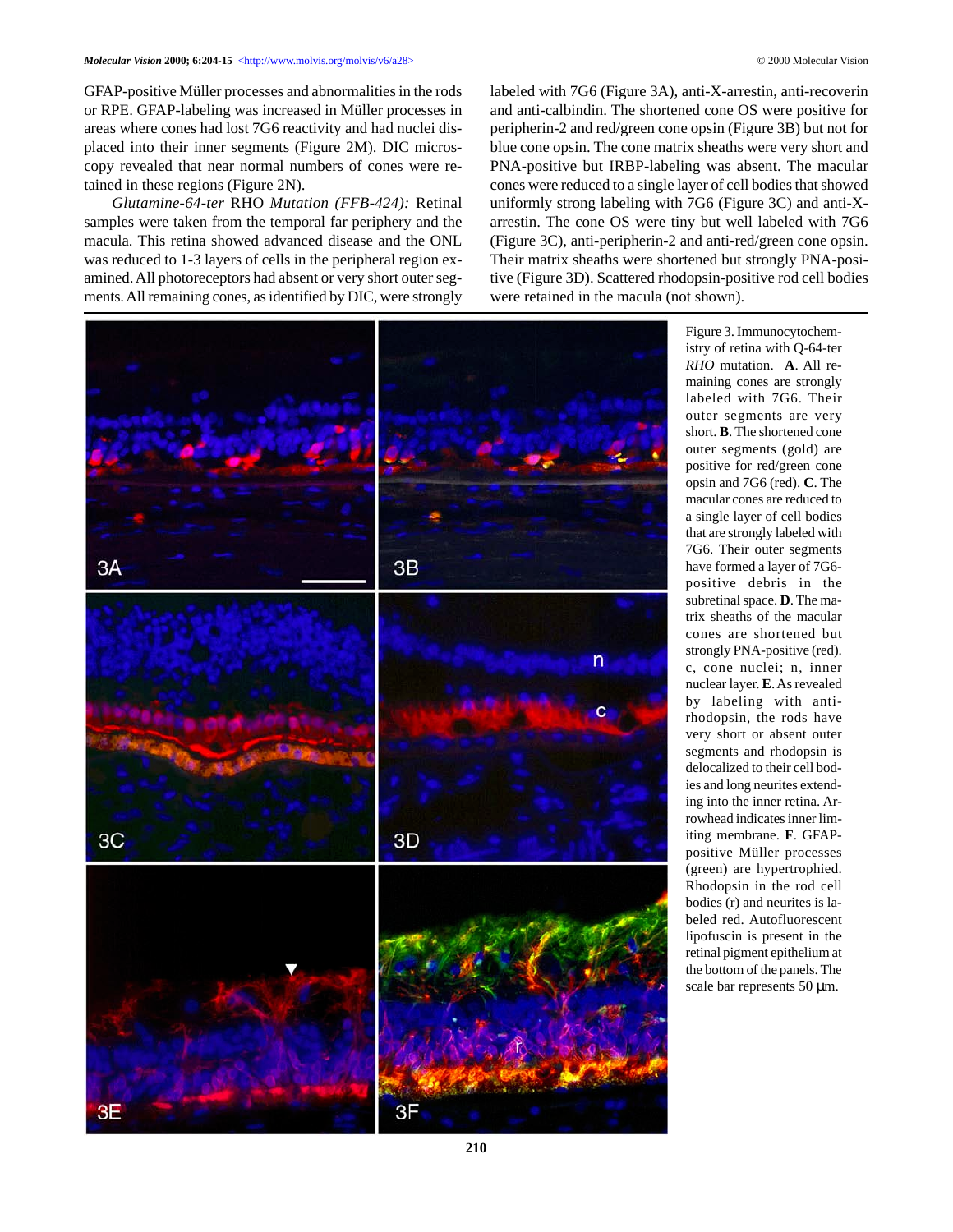Rods in the peripheral retina had very short OS strongly reactive for rhodopsin, which was also present in the surface membranes of the inner segments and cell bodies. Many rods had rhodopsin-positive neurites extending into the inner retina as far as the inner limiting membrane (Figure 3E). Labeling with anti-peripherin-2 was restricted to the shortened rod OS. Arrestin and recoverin were well labeled in the rod inner segments and cell bodies. Mitochondria in the rod and cone inner segments were very weakly reactive for cytochrome C oxidase. Müller cell processes were hypertrophied and strongly positive for GFAP (Figure 3F).

*Proline-23-Histidine* RHO *Mutation (FFB-360):* Retinal samples were taken from the nasal and temporal mid and far periphery. Macular samples were not available. The peripheral regions showed retention of 1-4 rows of ONL nuclei. Examination of the peripheral regions by DIC revealed shortening and loss of rod and cone OS. Approximately 30% of the remaining cones had reduced immunoreactivity for 7G6, Xarrestin and calbindin. The rest of the cones showed normal labeling with antibodies to these proteins. Most cones were well labeled with 7G6 (Figure 4A,B). The shortened cone OS were reactive for peripherin-2 and red/green (Figure 4C) but



Figure 4. Immunocytochemistry of retina with P-23-H *RHO* mutation. **A**. Most remaining cones are well labeled with 7G6. **B**. DIC microscopy of same field as Figure 4A. The cones are indicated by the arrowheads. **C**. Some cones are well labeled with 7G6 (red) and most cone outer segments are positive (gold) for red/ green cone opsin. **D**. IRBP immunolabeling (green) is absent from the interphotoreceptor matrix. The cones are 7G6 positive (red). The retinal pigment epithelium cells are enlarged and engorged with autofluorescent (red) lipofuscin granules. **E**. Cytochrome C oxidase labeling is weak in the shortened photoreceptor inner segments (\*). **F**. GFAP labeling is strong in the hypertrophied Müller cell processes. Some cones, whose outer segments are tiny, are 7G6-positive (red). Autofluorescent lipofuscin is present in the retinal pigment epithelium at the bottom of the panels. The scale bar represents 50 µm.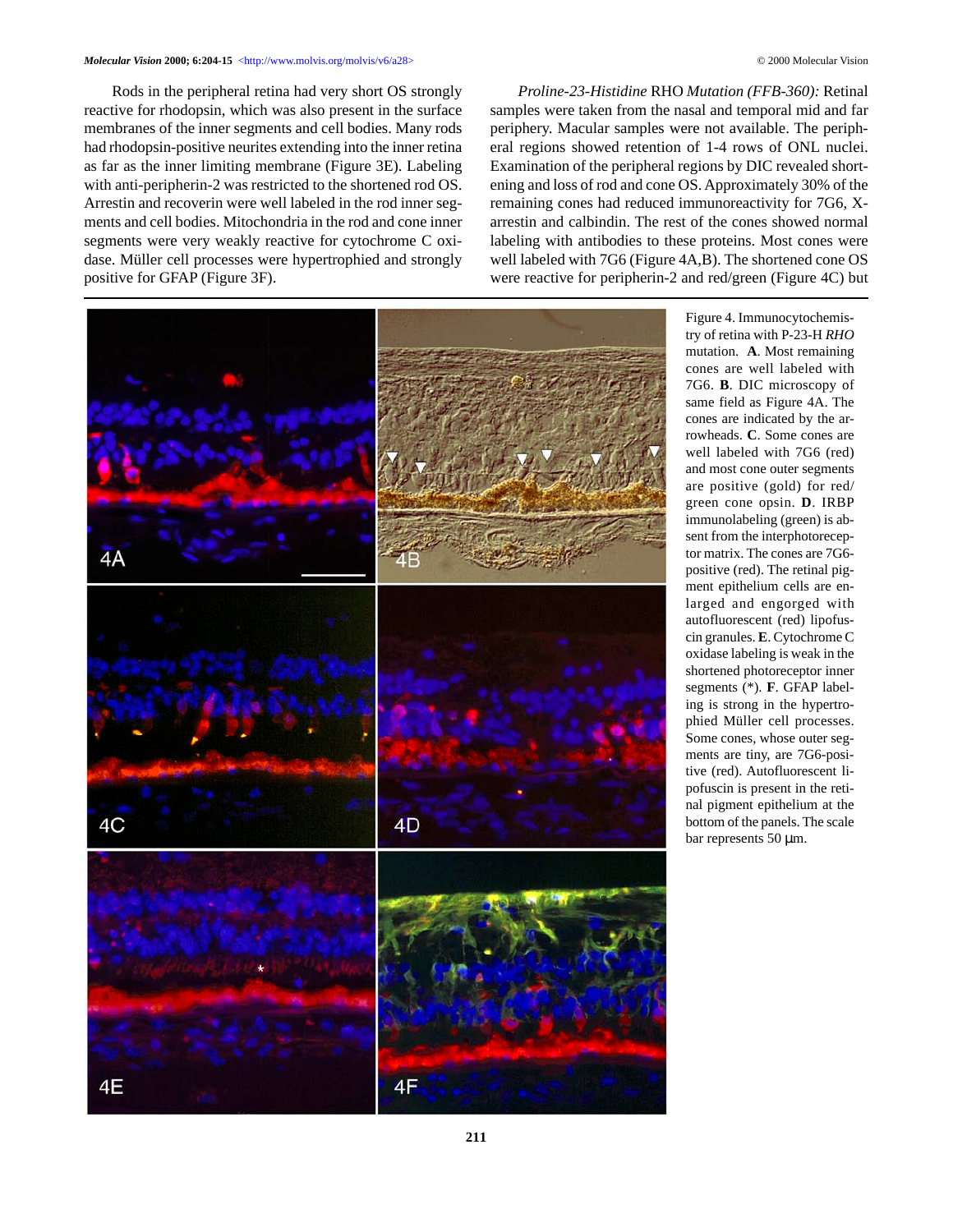not blue cone opsin. The cone matrix sheaths were very short and PNA-positive but IRBP labeling was absent (Figure 4D).

The rods were markedly reduced in number in all retinal regions. The rod OS were shortened and rhodopsin was delocalized to the inner segments, cell bodies and synapses. Rod arrestin was localized to the rod OS, inner segments and cell bodies. Mitochondria in the rod and cone inner segments were weakly labeled with anti-cytochrome C oxidase (Figure 4E). GFAP was increased in the hypertrophied Müller cell processes (Figure 4F).

*Glycine-106-Arginine* RHO *Mutation (FFB-517):* Retinal samples were taken from the nasal and temporal far periphery and the macula. Like FFB-424 (Q-64-ter), this retina had advanced disease, and only 1-3 layers of cones and rods with very short outer segments were present in the peripheral regions examined. All remaining cones, identified by DIC microscopy, were well labeled with 7G6 (Figure 5A,B) anti-X-arrestin, anti-calbindin, and anti-recoverin. The short cone OS were positive for peripherin-2, and red/green (Figure 5C,D) but not blue cone opsin. The cone matrix sheaths were very short and weakly PNA-positive but IRBP labeling was absent. The macula of this retina showed geographic atrophy and choroidal neovascularization, and was not used in the present study.



istry of retina with G-106-R *RHO* mutation. **A**. All remaining cones are strongly positive with 7G6. Their outer segments are short to absent. **B**. The cones (arrowheads) are documented by DIC microscopy in the same field shown in Figure 5A. **C**. The shortened cone outer segments are positive for red/ green cone opsin (gold). The cone cytoplasm is 7G6-positive (red). **D**. Nomarski image of field in Figure 5C illustrates the cones (arrowheads). **E**. As revealed by anti-rhodopsin labeling, the rods have tiny or absent outer segments and rhodopsin (red) is localized to the cell bodies (r) and neurites. **F**. Hypertrophied Müller processes are strongly positive for GFAP (green), and the few remaining cones (arrowheads) are well labeled with 7G6 (red). Autofluorescent lipofuscin is present in the retinal pigment epithelium at the bottom of the panels. The scale bar represents 50 µm.

Figure 5. Immunocytochem-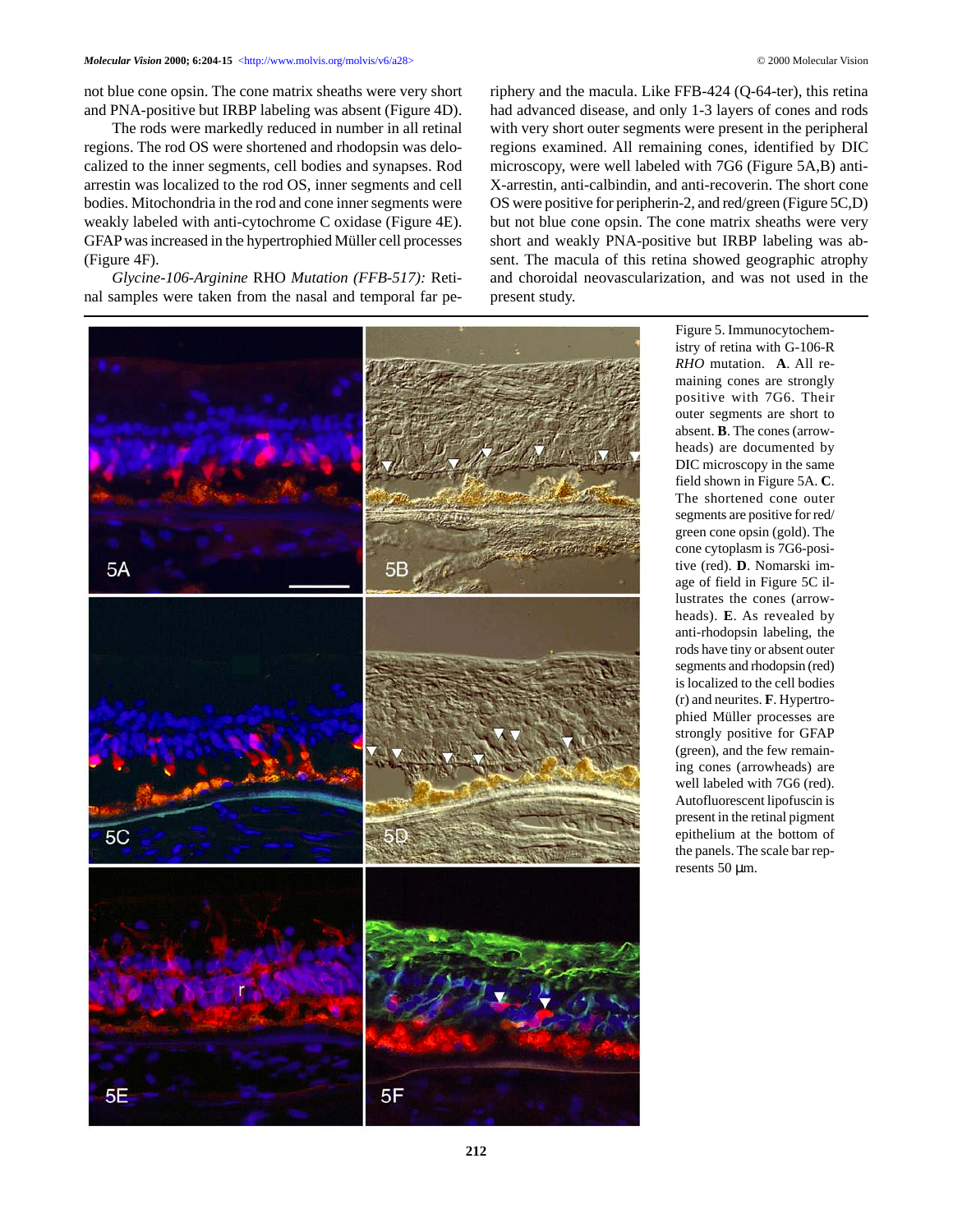Rods in this retina had tiny or absent OS and rhodopsin was delocalized to their cell bodies and extensive neurites that projected into the inner retina (Figure 5E). The few remaining rod OS were peripherin-2-positive. Most rod inner segments and cell bodies were weakly labeled with anti-arrestin. All remaining rods were strongly recoverin-positive. The rod and cone inner segments were shortened and were not reactive for cytochrome C oxidase. Hypertrophied Müller cell processes were strongly reactive for GFAP (Figure 5F).

#### **DISCUSSION**

During development of the primate retina, the structural proteins of cone outer segments, the cone opsins and peripherin-2, are expressed before the cytoplasmic proteins [22-24]. Specifically, blue cone opsin is expressed before red/green cone opsin, and the cone visual transduction proteins (alphatransducin, phosphodiesterase and rhodopsin kinase) are expressed even later [22]. Although the function of 7G6 is not known, this cytoplasmic protein is also expressed after the opsins in some human cones [25; Personal communication, P. K. Swain]. In the RP retinas evaluated in this study, it appears that cones have reversed the sequence of normal development and regressed to a more primitive state, retaining OS structural proteins but lacking their specialized cytoplasmic proteins. As these cone cells are stressed and possibly dysfunctional in response to loss or dysfunction of neighboring rods, they may down regulate expression of the proteins that characterize their differentiated state and retain only their structural proteins. It is also possible that cones degrade cytoplasmic proteins as an early step in apoptosis. Little is known about the rate of turnover of normal cone OS structural proteins, the opsins and peripherin-2 [26,27]. This process may be very slow and require relatively little energy expenditure by the dedifferentiated cones to maintain their diminutive OS. Protein turnover experiments in cones of animal models for human RP would help to elucidate this process.

The loss of cone immunoreactivity is most clearly illustrated in the T-17-M *RHO* retina. The cone OS, although slightly shortened, showed qualitatively normal labeling with anti-peripherin-2 and anti-red/green cone opsin. However, reactivity for several cytoplasmic proteins was decreased in many of the otherwise normal appearing cones surrounded by T-17- M mutant rods. It should be noted that although these cones appeared normal at the level of DIC microscopy, further studies to assess the cone cytology are needed using electron microscopy.

In a given area, the same cones showed loss of labeling with 7G6, anti-X-arrestin, anti-calbindin, and anti-recoverin. Very similar observations were made on cones surrounded by mutant rods with shortened OS in rhodopsin-transgenic pigs [28]. The present results may also correlate with the physiologic demonstration of cone dysfunction spatially following the expanding "front" of rod dysfunction in autosomal dominant RP due to Class B1 *RHO* mutations, which include T-17- M [10]. Loss of immunoreactivity for cytoplasmic proteins in cones may correspond to the time when neighboring rods are losing up to 75% of their OS. Consistent with relatively normal morphology of these cones, cone dysfunction is not detectable until there is greater than 75% loss of rod OS [10].

In advanced disease with severe loss of rods, as seen in the Q-64-ter and G-106-R retinas, the few remaining cones showed strong reactivity for all cytoplasmic proteins examined. It is possible that the cones lacking cytoplasmic proteins had died but that these cones survived because they still expressed these proteins, although this argument is somewhat circular. Little is known about the control of expression of photoreceptor proteins, but this observation offers a clue that not all cones depend on adjacent rods for their survival. In the RP retinas, the maculas usually show loss of nearly all rods and many of the cones, with reduction of the remaining cones to a monolayer of cells with wide cell bodies and tiny or absent outer segments [1]. These cones can provide reasonably good visual acuity [29] and closely resemble those in the maculas of newborn human infants [30], again suggesting that the RP disease progress results in regressed differentiation of the cones.

Several lines of evidence indicate that death of mutant photoreceptor cells can be delayed by treatment with various growth/survival factors [15,31], some of which are intrinsic to human retina [32]. However, the mechanism(s) of rescue are not known and there is evidence that some neurotrophic factors activate signaling pathways in Müller cells and other cells of the inner retina, but not in photoreceptors themselves [33,34]. The relationship between Müller cells and cones in degenerate retinas is not well understood, although a recent study demonstrated that hyperplastic Müller processes are preferentially associated with cones in experimentally detached cat retinas [35]. Interestingly, in the present study Müller cell processes had accumulated GFAP in areas where cone cells showed loss of cytoplasmic protein reactivity and ectopic nuclei, although cytologically these cones were otherwise unremarkable.

Cytochrome C oxidase was decreased in the inner segments of cones in the severely degenerate retinas with the Q-64-ter and G-106-R *RHO*mutations. A similar reduction in cytochrome C oxidase was noted in the inner segments of photoreceptors in detached cat retinas [36]. Maintaining the cats in hyperoxia prevented the loss of cytochrome C oxidase immunoreactivity in the photoreceptors [36]. It is not known if similar loss of cytochrome C oxidase occurs in animal models of RP, as observed here in the human RP retinas, or if supplemental oxygen would prevent or reverse this pathologic change.

We found that the mutant rods showed a different pattern of immunolabeling with anti-arrestin than the controls. As noted previously in light adapted bovine retinas [37], in the normal human retinas the labeling with anti-arrestin was most intense in the OS, with weaker labeling in the cell bodies and synapses. In the RP retinas examined here (Figure 2K, for example), labeling with anti-arrestin was strong in the rod cell bodies and synapses as well as the OS, more closely resembling the pattern found in dark adapted rods. These observa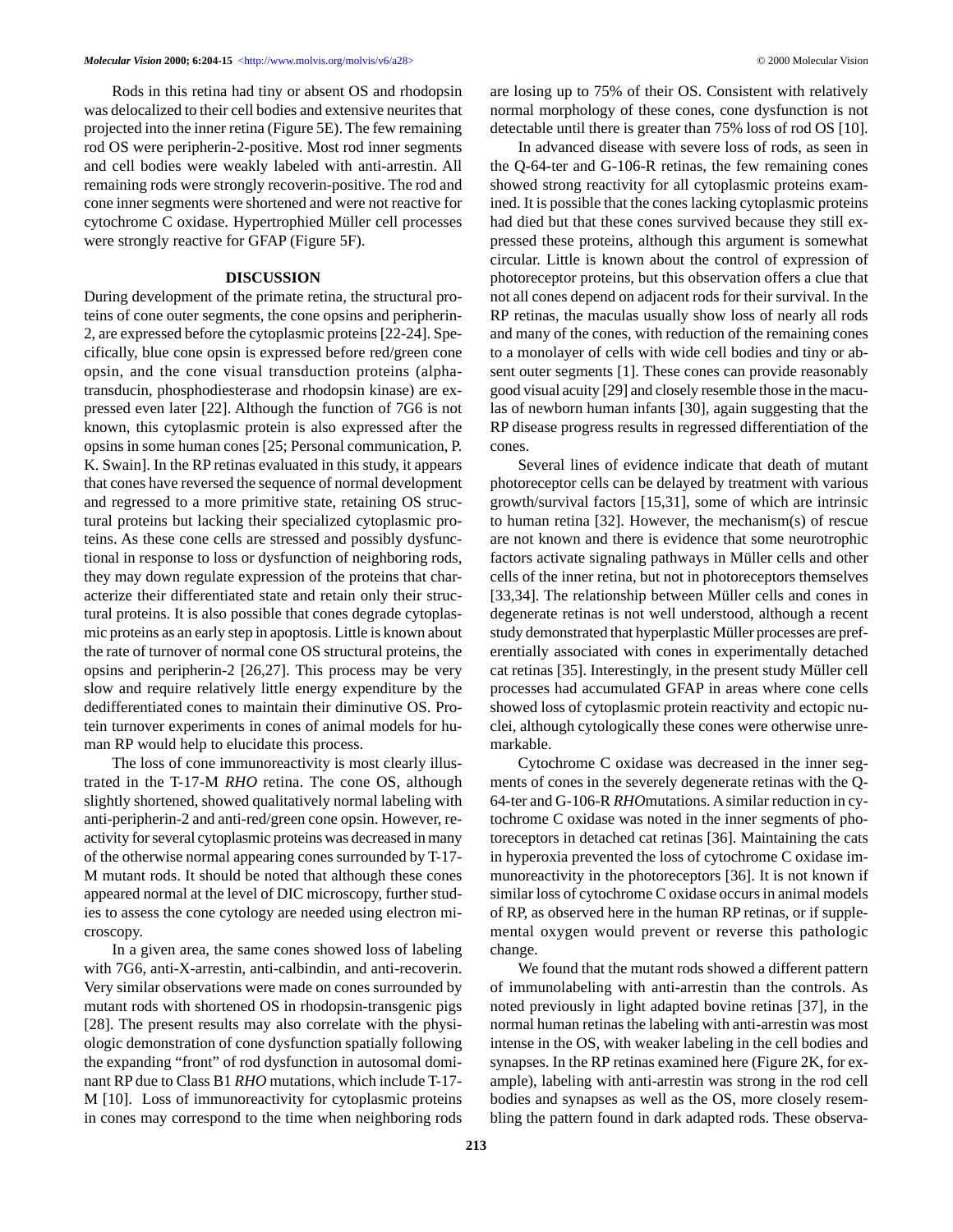tions need to be extended to additional RP retinas, but would appear to be inconsistent with the equivalent-light hypothesis for rod cell degeneration in RP [38].

Although this study documented loss of immunoreactivity for cytoplasmic proteins and did not measure mRNA levels, the results are consistent with down regulated expression of these proteins. If this is the case, the results suggest that protein renewal has been markedly reduced in cones in response to mutant rod cell dysfunction or death. Decreased protein renewal is also consistent with the severe OS shortening observed in the surviving cones. Other studies have suggested that normal rods have a trophic influence on neighboring cones [16-18], but the putative survival agent has not yet been identified. As noted previously [20], IRBP immunoreactivity was decreased in all four RP examined in the present study, suggesting that loss of this rod-derived protein might lead to cone OS shortening and final cone cell death.

Results from the present study suggest that loss of an unknown rod factor leads to decreased protein synthesis and, finally, to degeneration of the neighboring cones. However, we found loss of cytoplasmic protein reactivity in otherwise normal appearing cones surrounded by mutant but also normal appearing rods with shortened OS in the T-17-M *RHO* mutant retina. This suggests that a putative down regulation of cone protein expression is a response to loss of relatively few rod cells, not an end result of massive rod cell death. If this is true, initial rod cell death may affect neighboring cones in a dominant manner, rather than by simply reducing the putative trophic factor derived from rods. This could be secondary to the release of a toxic factor or from reduced input by rods into the neural network that interconnects rods and cones in the outer plexiform layer. It is important to obtain further information on this mechanism, as cones are critical cells essential for daytime vision in the RP patients.

#### **ACKNOWLEDGEMENTS**

The authors thank the scientists listed in the Methods section for providing antibodies, the Foundation Fighting Blindness and the University of Washington Lions Eye Bank for providing human tissues, Dr. A. Cideciyan for scientific input and Mr. J. Bouy for technical help. Supported by the Foundation Fighting Blindness, Hunt Valley, MD; the Paul and Evanina Bell Mackall Foundation Trust, NY, NY; NIH Grants EY06855 and EY13132, Bethesda, MD; and Research to Prevent Blindness, Inc., NY, NY.

#### **REFERENCES**

- 1. Milam AH, Li ZY, Fariss RN. Histopathology of the human retina in retinitis pigmentosa. Prog Retin Eye Res 1998; 17:175-205.
- 2. Dryja TP, McGee TL, Reichel E, Hahn LB, Cowley GS, Yandell DW, Sandberg MA, Berson EL. A point mutation of the rhodopsin gene in one form of retinitis pigmentosa. Nature 1990; 343:364-6.
- 3. Dryja TP, McGee TL, Hahn LB, Cowley GS, Olsson JE, Reichel E, Sandberg MA, Berson EL. Mutations within the rhodopsin gene in patients with autosomal dominant retinitis pigmentosa. N Engl J Med 1990; 323:1302-7.
- 4. Dryja TP, Hahn LB, Cowley GS, McGee TL, Berson EL. Mutation spectrum of the rhodopsin gene in patients with autosomal dominant retinitis pigmentosa. Proc Natl Acad Sci U S A 1991; 88:9370-4.
- 5. Farrar GJ, McWilliam P, Bradley DG, Kenna P, Lawler M, Sharp EM, Humphries MM, Eiberg H, Conneally PM, Trofatter JA, et al. Autosomal dominant retinitis pigmentosa: linkage to rhodopsin and evidence for genetic heterogeneity. Genomics 1990; 8:35- 40.
- 6. Sung CH, Davenport CM, Hennessey JC, Maumenee IH, Jacobson SG, Heckenlively JR, Nowakowski R, Fishman G, Gouras P, Nathans J. Rhodopsin mutations in autosomal dominant retinitis pigmentosa. Proc Natl Acad Sci U S A 1991; 88:6481-5.
- 7. Gal A, Apfelstedt-Sylla E, Janecke AR, Zrenner E. Rhodopsin mutations in inherited retinal dystrophies and dysfunctions. Prog Retin Eye Res 1997; 16:51-79.
- 8. Dryja TP, McEvoy JA, McGee TL, Berson EL. Novel rhodopsin mutations Gly114Val and Gln184Pro in dominant retinitis pigmentosa. Invest Ophthalmol Vis Sci 2000; 41:3124-7.
- 9. Inglehearn CF, Tarttelin EE, Plant C, Peacock RE, al-Maghtheh M, Vithana E, Bird AC, Bhattacharya SS. A linkage survey of 20 dominant retinitis pigmentosa families: frequencies of the nine known loci and evidence for further heterogeneity. J Med Genet 1998; 35:1-5.
- 10. Cideciyan AV, Hood DC, Huang Y, Banin E, Li ZY, Stone EM, Milam AH, Jacobson SG. Disease sequence from mutant rhodopsin allele to rod and cone photoreceptor degeneration in man. Proc Natl Acad Sci U S A 1998; 95:7103-8.
- 11. Sung CH, Tai AW. Rhodopsin trafficking and its role in retinal dystrophies. Int Rev Cytol 2000; 195:215-67.
- 12. Rattner A, Sun H, Nathans J. Molecular genetics of human retinal disease. Annu Rev Genet 1999; 33:89-131.
- 13. Bird AC. Investigation of disease mechanisms in retinitis pigmentosa. Ophthalmic Paediatr Genet 1992; 13:57-66.
- 14. Milam AH. Strategies for rescue of retinal photoreceptor cells. Curr Opin Neurobiol 1993; 3:797-804.
- 15. Steinberg RH. Survival factors in retinal degenerations. Curr Opin Neurobiol 1994; 4:515-24.
- 16. Mohand-Said S, Hicks D, Dreyfus H, Sahel JA. Selective transplantation of rods delays cone loss in a retinitis pigmentosa model. Arch Ophthalmol 2000; 118:807-11.
- 17. Hicks D, Sahel J. The implications of rod-dependent cone survival for basic and clinical research. Invest Ophthalmol Vis Sci 1999; 40:3071-4.
- 18. Curcio CA, Owsley C, Jackson GR. Spare the rods, save the cones in aging and age-related maculopathy. Invest Ophthalmol Vis Sci 2000; 41:2015-8.
- 19. Li ZY, Jacobson SG, Milam AH. Autosomal dominant retinitis pigmentosa caused by the threonine-17-methionine rhodopsin mutation: retinal histopathology and immunocytochemistry. Exp Eye Res 1994; 58:397-408.
- 20. Milam AH, Li ZY, Cideciyan AV, Jacobson SG. Clinicopathologic effects of the Q64ter rhodopsin mutation in retinitis pigmentosa. Invest Ophthalmol Vis Sci 1996; 37:753-65.
- 21. Li ZY, Kljavin IJ, Milam AH. Rod photoreceptor neurite sprouting in retinitis pigmentosa. J Neurosci 1995; 15:5429-38.
- 22. Sears S, Erickson A, Hendrickson A. The spatial and temporal expression of outer segment proteins during development of Macaca monkey cones. Invest Ophthalmol Vis Sci 2000; 41:971- 9.
- 23. Bumsted K, Jasoni C, Szel A, Hendrickson A. Spatial and temporal expression of cone opsins during monkey retinal develop-